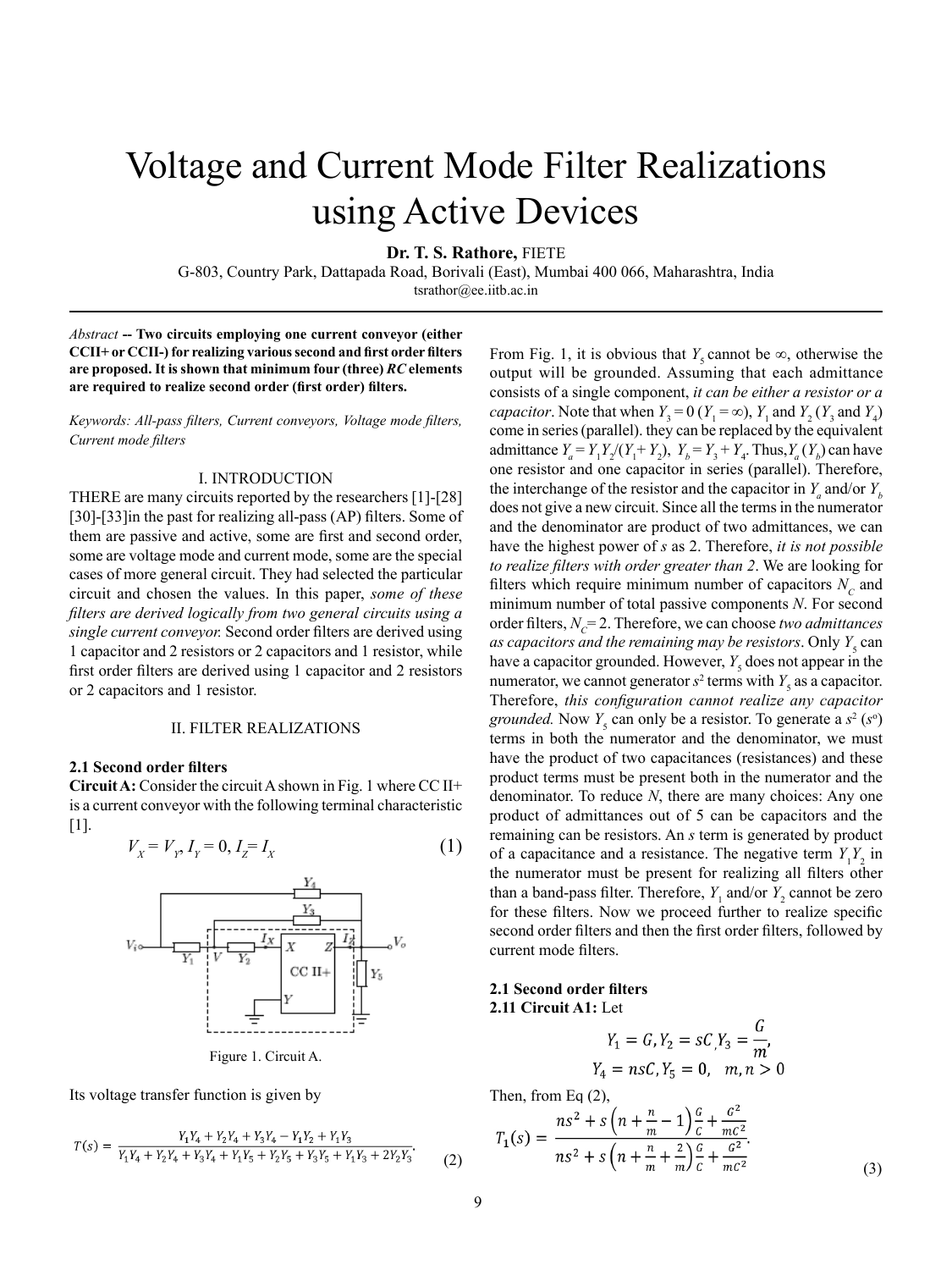For BP, the condition is

$$
n + \frac{n}{m} = 1.
$$
  
\n
$$
\rightarrow m = \frac{n}{1 - n}, \quad n < 1.
$$
\n(4)

Suitable value of *n* may be chosen to keep the spread of capacitors in practical limits, and then *m* may be evaluated from Eq. (3).

For AP, the condition is

$$
n + \frac{n}{m} - 1 = -\left(n + \frac{n}{m} + 2\frac{n}{m}\right) \\
\to m = \frac{4}{1 - 2n}, \quad n < \frac{1}{2}.
$$
\n<sup>(5)</sup>

BR and AP filters are shown in Fig. 2. LP, BP, HP filters cannot be obtained because  $s^2$  and  $s^0$  terms cannot be made 0.



Figure 2. Circuit A1 for BR and AP filters.

| <b>Filter type</b> | m         |  |  |
|--------------------|-----------|--|--|
| ВR                 | n.<br>n<1 |  |  |
|                    |           |  |  |
| ١P                 |           |  |  |
|                    | n         |  |  |

**Circuit A2:**Let

$$
Y_1 = sC, Y_2 = G, Y_3 = nsC, Y_4 = G/m, Y_5 = 0.
$$
 (6)

Then Eq. (2) gives

$$
T_2(s) = \frac{ns^2 + s\left(\frac{n}{m} + \frac{1}{m} - 1\right)\frac{c}{c} + \frac{c^2}{mc^2}}{ns^2 + s\left(\frac{n}{m} + \frac{1}{m} + 2n\right)\frac{c}{c} + \frac{c^2}{mc^2}}.
$$

Following the similar procedure as above, the results are given in Fig. 3.



Figure 3. Circuit A2 for BR and AP filters.

| <b>Filter type</b> | m                     |
|--------------------|-----------------------|
| ВR                 | $m = n + 1$           |
|                    | $2(n + 1)$<br>$n < -$ |
| ΔP                 | $1-2n$                |

**Circuit A3:** Let

$$
Y_1 = G, Y_2 = sC, Y_3 = 0, Y_4 = snC + G/m,
$$
  
or 
$$
\{Y_1 = \infty, Y_2 = \frac{sC}{1 + sCR},
$$

$$
Y_3 = \frac{G}{m}, Y_4 = snC, Y_5 = 0.
$$

(7)

Then

$$
T_3(s) = \frac{ns^2 + s\left(\frac{1}{m} + n - 1\right)\frac{c}{c} + \frac{c^2}{mc^2}}{ns^2 + s\left(\frac{1}{m} + n + 2n\right)\frac{c}{c} + \frac{c^2}{mc^2}}
$$

Following the similar procedure as above, the results are given in Fig. 4.



Figure 4. Circuit A3 for BR and AP filters.

| <b>Filter type</b> | m        |
|--------------------|----------|
| Band pass          | n<1<br>т |
|                    |          |
|                    | п        |

**Circuit A4:**

$$
Y_1 = sC, Y_2 = G, Y_3 = G/m, Y_4 = nsC, Y_5 = 0.
$$
  
\n
$$
m, n > 0.
$$
  
\n
$$
T_4(s) = \frac{ns^2 + s\left\{n + \frac{n}{m} + \frac{1}{m} - 1\right\}\frac{c}{c} + \frac{c^2}{mc^2}}{ns^2 + s\left\{n + \frac{n}{m} + \frac{1}{m}\right\}\frac{c}{c} + \frac{2c^2}{mc^2}}.
$$
\n(8)

This circuit will not have the geometric symmetry around the null frequency for BR filter, and will not give any other standard filter. The results are given in Fig. 5.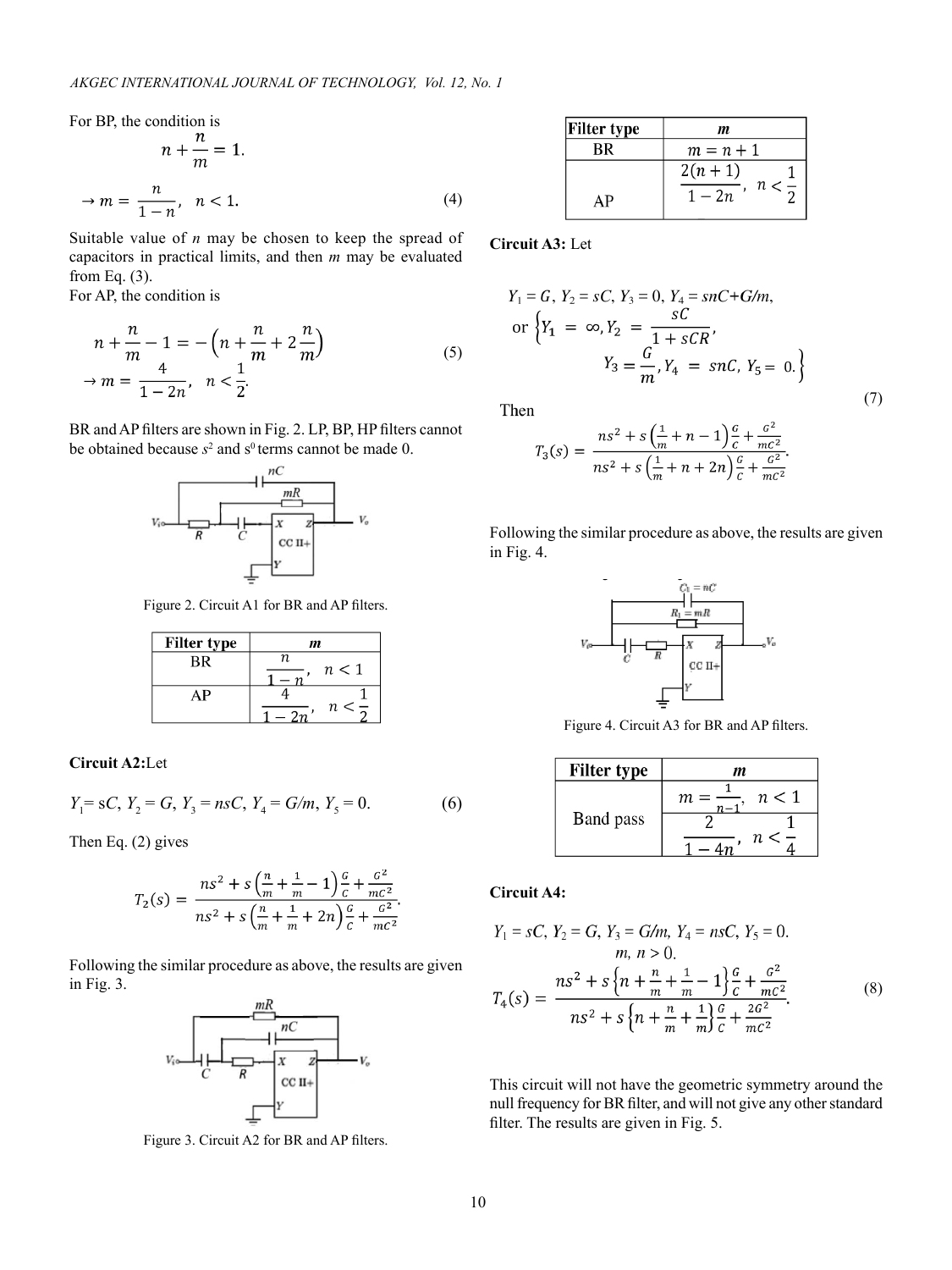

Figure 5. Circuit A4 for BR and AP filters.

| <b>Filter type</b> | m   |  |  |
|--------------------|-----|--|--|
|                    | - n |  |  |
|                    | n.  |  |  |

**Circuit A5:** Let

$$
Y_1 = G, Y_2 = sC, Y_3 = 0, Y_4 = n sC, Y_5 = G/m
$$
\n(9)

$$
T_5(s) = -\frac{ns^2 + s(n-1)\frac{c}{c}}{ns^2 + s\left(n + \frac{1}{m}\right)\frac{c}{c} + \frac{c^2}{mc^2}}.
$$
\n(10)

This is an HP filter function when  $n = 1$ . The circuit is shown in Fig. 6 where *m* is chosen as 1 to have equal valued resistors.



Figure 6. Circuit A5 for high-pass filter.

# **Circuit A6:** Let

 $Y_1 = G$ ,  $Y_2 = 0$ ,  $Y_3 = sC$ ,  $Y_4 = nsC$ ,  $Y_5 = G/m$ .

$$
T_6(s) = -\frac{ns^2 + s(n-1)\frac{c}{c}}{\left\{ns^2 + s\left(n+1+\frac{1}{m}\right)\frac{c}{c} + \frac{c^2}{mc^2}\right\}}.
$$
 (11)

This function represents an HP function when  $n = 1$ . The circuit is shown in Fig. 7 where *m* is chosen as 1 to have equal valued resistors.



Figure 7. Circuit A6 for high-pass filter.

# **Circuit A7:** Let

$$
Y_1 = \frac{scC}{sc+c}, Y_2 = \infty, Y_3 = (nsC + G/m), Y_4 = 0, Y_5 = 0.
$$
\n
$$
T_7(s) = -\frac{sc/C}{2n\left\{s^2 + s\left(1 + \frac{1}{nm}\right)\frac{c}{c} + \frac{c^2}{mnc^2}\right\}}.
$$
\n(12)

This is a band-pass function. The circuit is shown in Fig. 8. For unity gain at the resonance frequency, the condition is

$$
\left(1 + \frac{1}{nm}\right) = 1
$$
  

$$
m = \frac{2}{1 - 2n}, \quad n < \frac{1}{2}.
$$
 (13)



Figure 8. Circuit A7 for band-pass filter.

# **Circuit B:**

Consider the circuit B shown in Fig. 9 where CC II- has the terminal characteristic [2].

$$
V_X = V_Y, I_Y = 0, I_Z = -I_X. \tag{14}
$$



Figure 9. Circuit B.

From Fig. 9, we note the following.

- 1. It has 6 admittances, two of them are  $Y_2$ , and three of them are grounded. Thus, there is a possibility of having grounded capacitor(s).
- 2. It has the same transfer function as given by Eq. (2). Hence the same treatment is possible as given above for circuit 1. However, due to two  $Y_2$ , it will require a greater number of elements. In case  $Y_1 = \infty$ ,  $Y_2$  connected at Y gets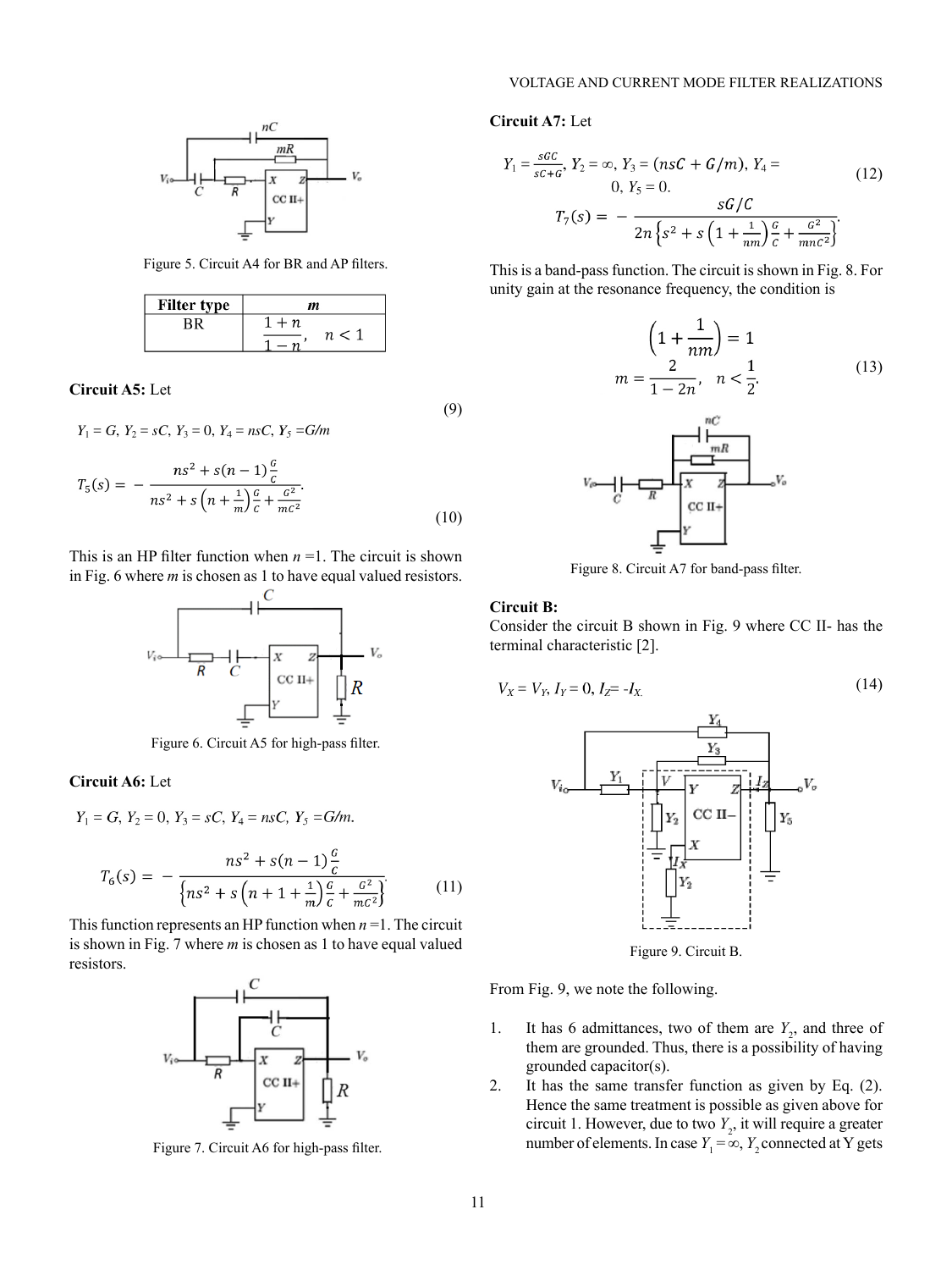directly connected to the voltage source, therefore, it can be eliminated. In such cases, the number of elements will be the same as in Circuit 1.To conserve space, we are not showing explicitly these circuits.

# **More filter circuits**

(a) By RC:CR transformation: Since each of the above circuits obtained has two capacitors and two resistors, RC:CR transformation will convert them into different circuits but the same number of resistors and capacitors.

(b) Since all the realizations of  $T(s)$  obtained from circuit A have virtual ground, a new function can be obtained by interchanging the input and ground terminals [2] given by

$$
1 - T(s)
$$
  
= 
$$
\frac{Y_1 Y_5 + Y_2 Y_5 + Y_3 Y_5 + Y_1 Y_2}{Y_1 Y_4 + Y_2 Y_4 + Y_3 Y_4 + Y_1 Y_5 + Y_2 Y_5 + Y_3 Y_5 + 2Y_2 Y_3 + Y_1 Y_3}.
$$
 (15)

Since there is no negative term present in the numerator, only band-pass filters can be realized. For example, the realization shown in Fig. 4 reduces, after interchanging the input and ground terminals, to band-pass filter shown in Fig. 10.



Figure 10. Band-pass filter.

| <b>Filter type</b> | m   |  |  |  |
|--------------------|-----|--|--|--|
| Band pass          | n<1 |  |  |  |
|                    |     |  |  |  |
|                    | п   |  |  |  |

# **First order circuits**

It will be shown in the next section that the minimum number of elements required for a first order filter is 3: (2*R* + 1*C*) or  $(1R + 2C)$ . Therefore, one has to either remove one capacitor or 1 resistor from the second order filters.

## **Circuit B1:**

Remove the capacitor  $nC$ , *i.e.*, $nC = 0$  from Circuit 11. Thus, we get

$$
Y_1 = G, Y_2 = sC, Y_3 = G/m, Y_4 = Y_5 = 0 \tag{16}
$$

Then from Eq. (2)

$$
T_8(s) = -\left[\frac{s - \frac{G}{mC}}{\frac{2}{m} s + \frac{G}{mC}}\right]
$$

For all-pass filter, the condition is  $m = 2$ . The circuit is shown in Fig. 11(b)(i).



Figure 11 (a). First order AP filters with positive gain.

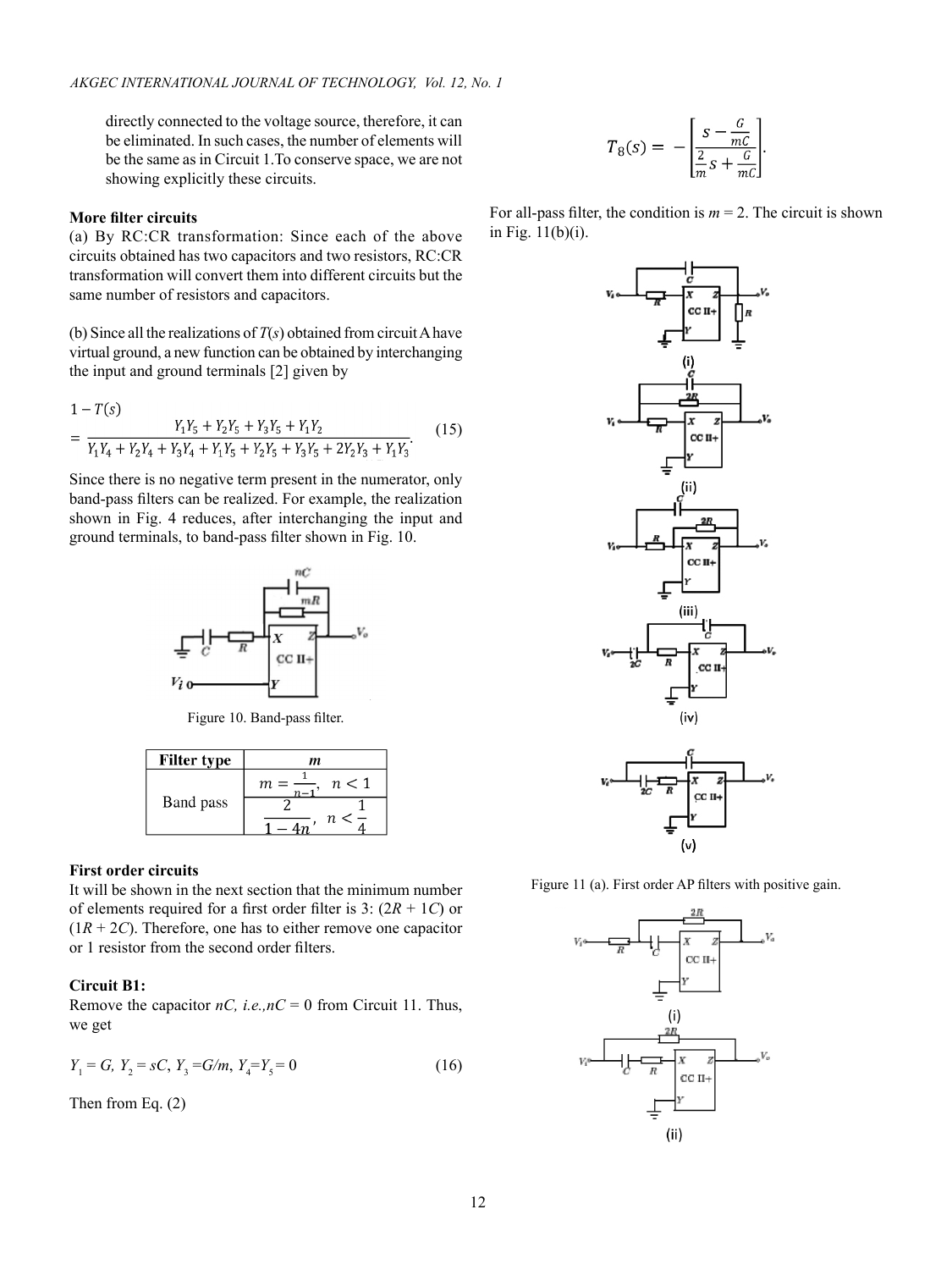

Figure 11 (b). First order AP Filters with negative gain

# **Circuit B2:** Let

$$
Y_1 = G
$$
,  $Y_2 = \infty$ ,  $Y_3 = G/m$ ,  $Y_4 = sC$ .

From Eq.  $(2)$ , we get

$$
T_9(s) = \left[\frac{s - \frac{c}{c}}{s + \frac{2c}{mc}}\right] \tag{17}
$$

For all-pass filter, the condition is  $m = 2$ . The circuit is shown in Fig.  $9(a)(iii)$ .

# **Circuit B3:**

Let

$$
Y_1 = G, Y_2 = sC, Y_3 = 0, Y_4 = G/m.
$$

Then, from Eq  $(2)$ ,

$$
T_{10}(s) = \frac{(1/m - 1)s - G/Cm}{(1/m)s + G/Cm}
$$

LP filter: Condition is

$$
m=1
$$

**Circuit B4: Let** 

$$
Y_1 = sC, \ Y_2 = G, \ Y_3 = 0, \ Y_4 = nC, \ Y_5 = 0
$$

$$
T_{11}(s) = \frac{ns - (1 - n)G/C}{ns + nG/C}
$$

(i) HP filter: Condition is  
\n(ii) AP filter: Condition is  
\n
$$
n = 1/2
$$
.

**Circuit B5:** Let  
\n
$$
Y_1 = sC
$$
,  $Y_2 = G$ ,  $Y_3 = G/m$ ,  $G_4 = 0$ ,  $Y_5 = 0$ . Then  
\n
$$
T_{12}(s) = \frac{s(1-m)}{s + \frac{2G}{cm}}.
$$

It is a high-pas filter, when  $m < 1$ .

Similarly, various first order filters are obtained from the second order AP filters from circuit A. Only first order all-pass filters are shown in Fig. 11 and the conditions of realizations are summarized in Table 1.

Similarly, additional 8 filters are obtained from circuit B and are shown in Fig. 12.

Note the following.

- 1. The circuits shown in Fig. 11(a) have positive gain and those shown in Fig. 11(b) have negative gain.
- 2. Positive gain filters of *N*th order, when *N* is odd, can be converted into negative gain filters by RC:CR transformation [5]. However, for *N* even, the sign of  $T(s)$ remains unchanged. Thus 1*C*+2*R* filters are converted into 2*C*+1*R* filters.
- 3. All the first order filters of Figs 11 and 12 require 3 passive elements except that shown in Fig.  $11(a)(iii)$  and  $11(b)$ (i) which require 4 elements because  $R$  and  $C$  in these figures are not connected directly across an ideal voltage source. Only CC II– filters of Figs.12(b)(i, ii, iii) have all the capacitor(s) grounded. This situation is especially suitable for integrated circuit technology.
- 4. All those voltage realizations, which have a virtual ground, can be converted into current mode realizations by changing Y and Z terminals of the current conveyors [29]. Current mode realizations using other devices (FTFN, CFA, OA, can be seen in [29].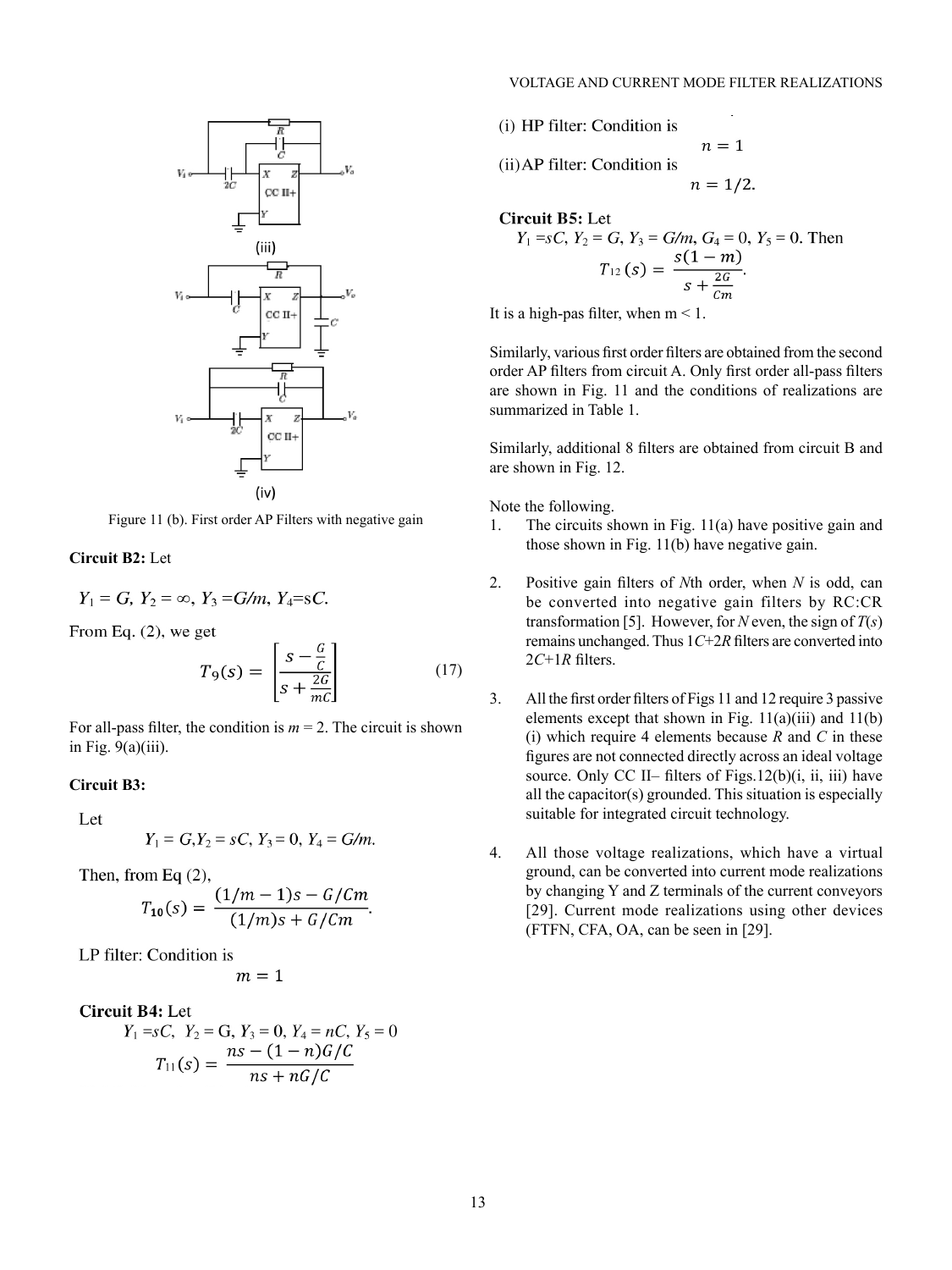#### *AKGEC INTERNATIONAL JOURNAL OF TECHNOLOGY, Vol. 12, No. 1*

| <b>Figure No</b>     | $Y_{1}$        | $Y_{2}$  | $Y_{3}$  | $Y_{4}$          | $Y_{\rm 5}$      |  |  |  |
|----------------------|----------------|----------|----------|------------------|------------------|--|--|--|
| <b>Positive Gain</b> |                |          |          |                  |                  |  |  |  |
| 11a(i)               | $\infty$       | G        | sC       | $\theta$         | G                |  |  |  |
| 11a(ii)              | $\infty$       | G        | G/2      | $\mathcal{S}C$   | $\boldsymbol{0}$ |  |  |  |
| 11a(iii)             | G              | $\infty$ | G/2      | $\mathfrak{s} C$ | $\mathbf{0}$     |  |  |  |
| 11a(iv)              | $\mathcal{S}C$ | G        | sC/2     | $\theta$         | 0                |  |  |  |
| 11a(v)               | sC             | G        | 0        | sC/2             | 0                |  |  |  |
| <b>Negative Gain</b> |                |          |          |                  |                  |  |  |  |
| 11b(i)               | G              | sC       | G/2      | $\theta$         | $\theta$         |  |  |  |
| 11b(ii)              | sC             | G        | $\theta$ | G/2              | $\theta$         |  |  |  |
| 11b(iii)             | sC             | $\infty$ | sC/2     | G                | $\theta$         |  |  |  |
| 11b(iv)              | sC             | $\infty$ | $\theta$ | G                | sC               |  |  |  |
| 11b(v)               | $\infty$       | sC       | sC/2     | G                | 0                |  |  |  |

Table 1: Elements for first order all-pass filters given in Fig. 11





Figure 12 (a): First order all-pass filters with positive gain.



Figure 12 (b). First order all-pass filters with negative gain.

#### **3. Minimal all-pass realizations**

First order all-pass filter can be considered as a special case of  $T(s) = (s - \tau_1)/(s + \tau_2)$  when  $\tau_1 = \tau_2$ . Since *T'* has a positive real zero, it cannot be realized with only passive elements. Thus, at least one active element is required. Further, since *T'* is of first order, at least one capacitor is required. Finally, since  $\tau_{12}$ , have the dimensions of time, they must represent two different *RC* products, and therefore, at least one capacitor (resistor) and two resistors (capacitors) are required to give  $\tau_{1,2} = CR_{1,2}$  ( $C_{1,2}R$ ). Thus, (1*C*, 2*R*) (2*C*, 1*R*) and one active element constitute the minimal realization of *T'*. Since,  $\tau_1 = \tau_2$  in (8) does not reduce the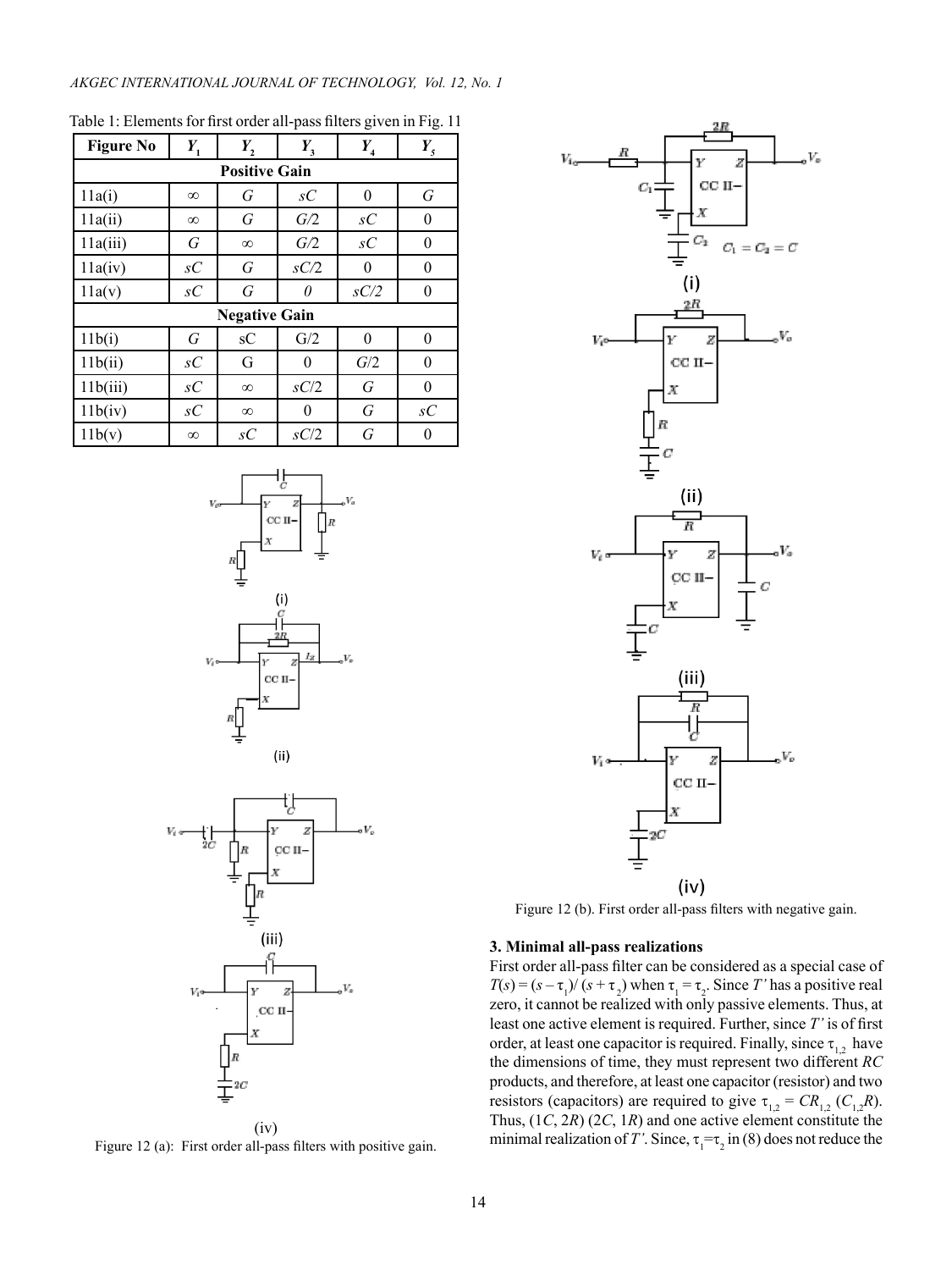number of internal critical frequencies of *T'*, the same number of passive and active elements also constitute the minimal realization of *T*. Therefore, all the first order all-pass filters shown in Figs 3 and 5, except that shown in Figs  $5(a)(iii)$  and 5(b)(i), are minimal.

#### IV. CONCLUSION

Two circuits using a single current conveyor (CCII+ or CII-) as active devices are introduced for realizing several second and first order filters. It has been shown that *C*, 2*R* or 2*C* 1*R*, and 1 active element constitute minimal 1st order realizations. Other realizations using different active devices, such as FTFN, CFA, OA etc., by input and ground interchange, by RC:CR transformation, and voltage mode to current mode transformation are possible. We have not attempted to provide experimental results as they have been tested by several authors.

#### REFERENCES

- [1] M.T. Abuelmaátti, "Cascadable current mode filters using single FTFN', *Electron. Lett*., vol. 32, pp. 1457-1458, 1996.
- [2] C. Cakir, U. Cam and O. Cicekoglu, "Novel all pass filter configuration employing single OTRA", *IEEE Trans Circuits Syst. II, Analog and Digital Signal processing,* vol. 52, pp. 122-125, 2005.
- [3] M. Higashimura and Y. Fukui, "Realization of current mode all-pass networks using a current conveyor", *IEEE Transactions on Circuits and Systems,* vol. 37, pp. 660-661, 1990.
- [4] M. Higashimura, "Current-mode all-pass filter using FTFN with grounded capacitor", *Electron Lett*., vol. 27, pp. 1182-1183, 1991.
- [5] J.W. Hong, C.L. Hou, C.M. Chang, W.Y. Chung, H.L. Liu and C.T. Lin, "High output impedance current-mode first-order allpass networks with four grounded components and two CCIIs", *Int. J. of Electron*., vol. 93, pp. 613-621, 2006.
- [6] Horng, Jiun-Wel, Hou, Chun-Li, Hsu, Chih-Hou, Yang, Dun-Yih, Hp, Min-Jie, "Low input and high output impedance current-mode first order all pass filter employing grounded passive components", *Int. J. Circuits and Syst*., vol. 3, pp. 176- 179, 2012
- [7] A. U. Keskin and D. Biolek, "Current mode quadrature oscillator using current differencing trans-conductance amplifier", *IEE Proc. Circuits Devices Syst.*, vol. 153, pp. 214-218, 2006.
- [8] A. Khan A and S. Maheshwari, "A simple first-order all-pass section using a single CCII", *Int. J. Electron.*, vol. 87, pp. 303- 306, 2000.
- [9] M.A. Khan, P. Beg and M.T. Ahmed, "First-order current mode filters and multiphase sinusoidal oscillators using CMOS MOCCIIs", *The 18th International Conference on Microelectronics (ICM), pp 146-149, 2006,* vol. 32, pp. 119- 126, 2007.
- [10] S. Kilinc S and U. Cam, "Operational trans-conductance" amplifier based first order all-pass filter with an application", *Proc IEEE Int Midwest Symp, Circuits Syst*., Hiroshima, Japan, pp. 65-68, 2004.
- [11] S. Kilinc and U. Cam, "Current mode first-order all-pass filter employing single current operational amplifier", *Analog Integrated Circuits and Signal Processing*, vol. 41, pp. 47-53, 2004.
- [12] S.I. Liu and J. L. Lee, "Insensitive current/voltage filters using FTFNs". *Electron. Lett*., vol. 32, pp. 1079–1080, 1996.
- [13] S.I. Liu and C. Hwang, "Realization of current-mode filters using single FTFN", *Int. J. Electron*. vol. 82, pp. 499–502, 1997.
- [14] S. Maheshwari S. and I.A. Khan, "Novel first order all-pass sections using a single CCIII", *Int. J. Electron*., vol. 88, pp. 773-778, 2001.
- [15] S. Maheshwari, and I.A. Khan, "Novel first order all-pass filter employing single current operational amplifier", *Analog Integrated Circuits and Signal Processing*, vol. 41, pp. 47-53, 2004.
- [16] S. Maheshwari, "High input impedance VM-APs with grounded passive elements", *IET Circuits, Devices Syst*, vol. 1, no. 1, pp. 72-78, 2007.
- [17] S. Minaei and M.A. Ibrahim, "General configuration for realizing current-mode first order all-pass filter using DVCC", *Int. J. Electron*., vol. 92, pp, 347-356, 2005.
- [18] J. Mohan, "Single active element based current-mode all-pass filter, *International Journal of Computer Applications* (8875 – 8887), vol. 82, no. 1, pp. 23-27, 2013.
- [19] J. Mohan and S. Maheshwari, "Two active elements based all-pass section suited for current-mode cascading", World Academy of Science, Engineering and Technology, *Int. J. Electrical Engg*., vol. 7, pp. 1217-1221, 2013.
- [20] T.S. Rathore., "Digitally-controlled all-pass and notch filters*", Inst Engrs(I)*, vol. TE 31, pp. 28-29, 1985.
- [21] T.S. Rathore, "Realizations of current transfer functions using current differencing trans-conductance amplifier", *Circuits, Systems, and Signal processing*, DOI 10.1007/s00034-019- 01036-x.
- [22] T.S. Rathore, "A systematic current and voltage transfer function realizations with a single active element", *IOSR Journal of Electrical and Electronics Engineering*, p-ISSN: 2320-3331, vol. 14, no. 6, pp. 79-89, 2019.
- [23] T.S. Rathore, "Minimal realizations of first order all-pass functions", *Inst Engrs(I)*, vol. TE 29, pp. 124-125, 1983.
- [24] T.S. Rathore, "Passive and active realizations of RC all-pass voltage transfer functions", *Inst Engrs(I)*, vol. 54, ET-3, pp. 128-130, 1974.
- [25] T.S. Rathore and U.P. Khot, "Single FTFN realization of current transfer functions, *IETE J Research*, vol. 51, pp. 193-199, 2005.
- [26] T.S. Rathore and S.M. Dasgupta, "A simple design for an allpass filter", *Int J Electron,* vol. 39, pp. 93-96, 1975.
- [27] T.S. Rathore and S.M. Dasgupta, "Current conveyor realization of transfer functions", *Proc IEE*, vol. 122, pp. 1119-1120, 1975.
- [28] T.S. Rathore and U.P. Khot, "Single OTRA realization of transfer functions", *Inst. Engrs.(India), J. ET*, vol. 89, pp. 33- 38, 2008.